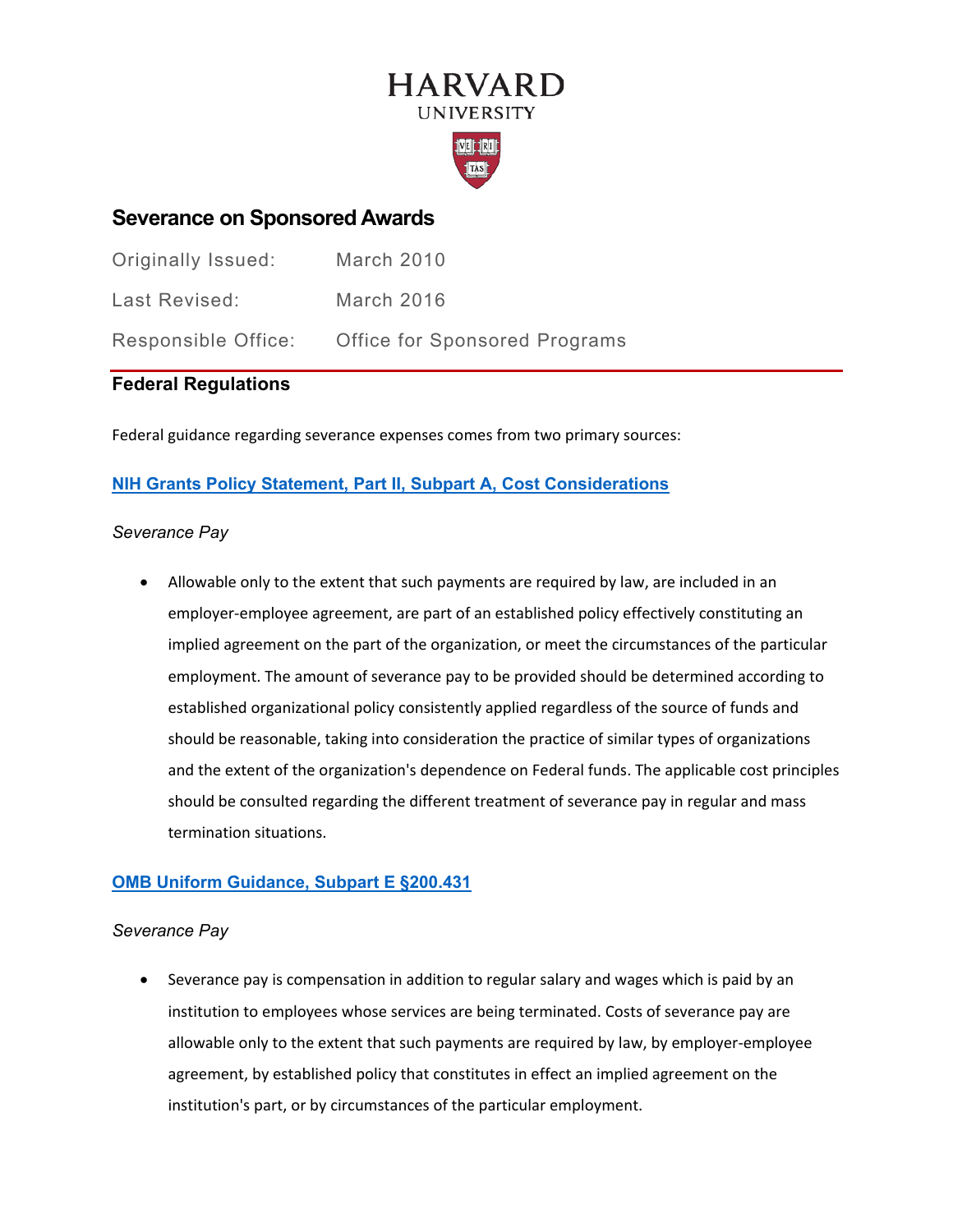- Severance payments that are due to normal recurring turnover and which otherwise meet the conditions of §200.431(i)(1) may be allowed provided the actual costs of such severance payments are regarded as expenses applicable to the current fiscal year and are equitably distributed among the institution's activities during that period.
- Severance payments that are due to abnormal or mass terminations are of such conjectural nature that allowability must be determined on a case-by-case basis. However, the Federal Government recognizes its obligation to participate, to the extent of its fair share, in any specific payment.
- Costs incurred in excess of the institution's normal severance pay policy applicable to all persons employed by the institution upon termination of employment are unallowable.

#### **Charging Severance Expenses against Federal Grants Awarded to Harvard**

Given the federal guidance detailed above, and in keeping with Harvard's own internal policies, the charging of severance expenses against federal awards is allowable provided:

- Severance expenses comply with the "proportionality principle"; that is, they are charged in proportion to the amount of benefit received by the project. Variables to be considered include number of years worked on the award and percentage of effort expended by the employee during those years. For example, if an employee worked and was charged 50% of her salary to ABC Grant for the entirety of her employment with Harvard, ABC grant would pay 50% of the severance cost for this employee. The 50% balance of severance representing the activity completed by the employee would be charged to another source of funds, or to an unrestricted source.
- Severance payments comply with Harvard's Cost Transfer policy (i.e., all charges must be made within 90 days of the severance payment; no expenses beyond this date will be allowed).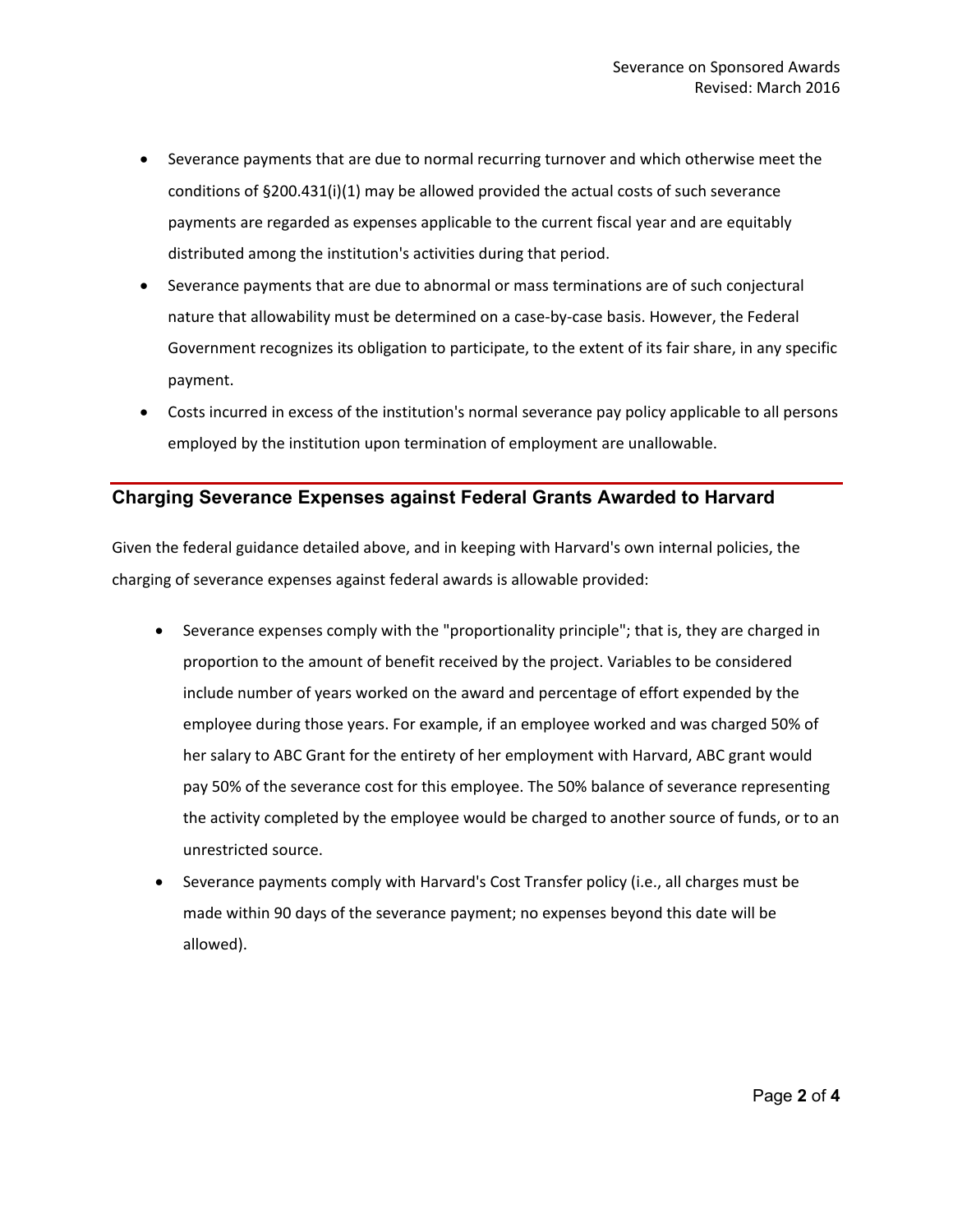#### **FAQs**

#### **1. What is work security?**

Work security applies to non-exempt employees only. In accordance with the Harvard Union of [Clerical and Technical Workers \(HUCTW\) Agreement,](https://hr.harvard.edu/union-contracts) work security may be provided in situations such as those which occur because a grant ends, when a department restructures, or when other changes make the future of particular positions uncertain.

## **2. May I charge work security expenses on a federal award for a non-exempt employee?**

In general, work security would be considered costs incurred in excess of the individual's regular salary and wages and therefore would normally not be allowable. Work security expenses can only be charged directly if the employee continues working directly on an active award.

#### **3. What does "proportionality principle" mean?**

As with all expenses against federal awards, severance expenses must be charged in proportion to the amount of benefit received by the project. For example, if you have a 3-year award with severance for a staff member who has been working in a group for 10 years; they have worked 100% of his/her time and have been paid 100% of his/her salary from this award, however this is the last and only source of funding remaining, what should I do?

Following the proportionality principle, you may charge 3 years' worth of the severance expense against the grant because the individual was charged 100% of his/her time and was paid 100% of his/her salary from this award.

## **4. What if I don't have any other funding sources? Where does the difference come from?**

It is up to each School/local unit to determine and communicate internally how these costs should be funded if there is no available source of sponsored funding at the PI or org level.